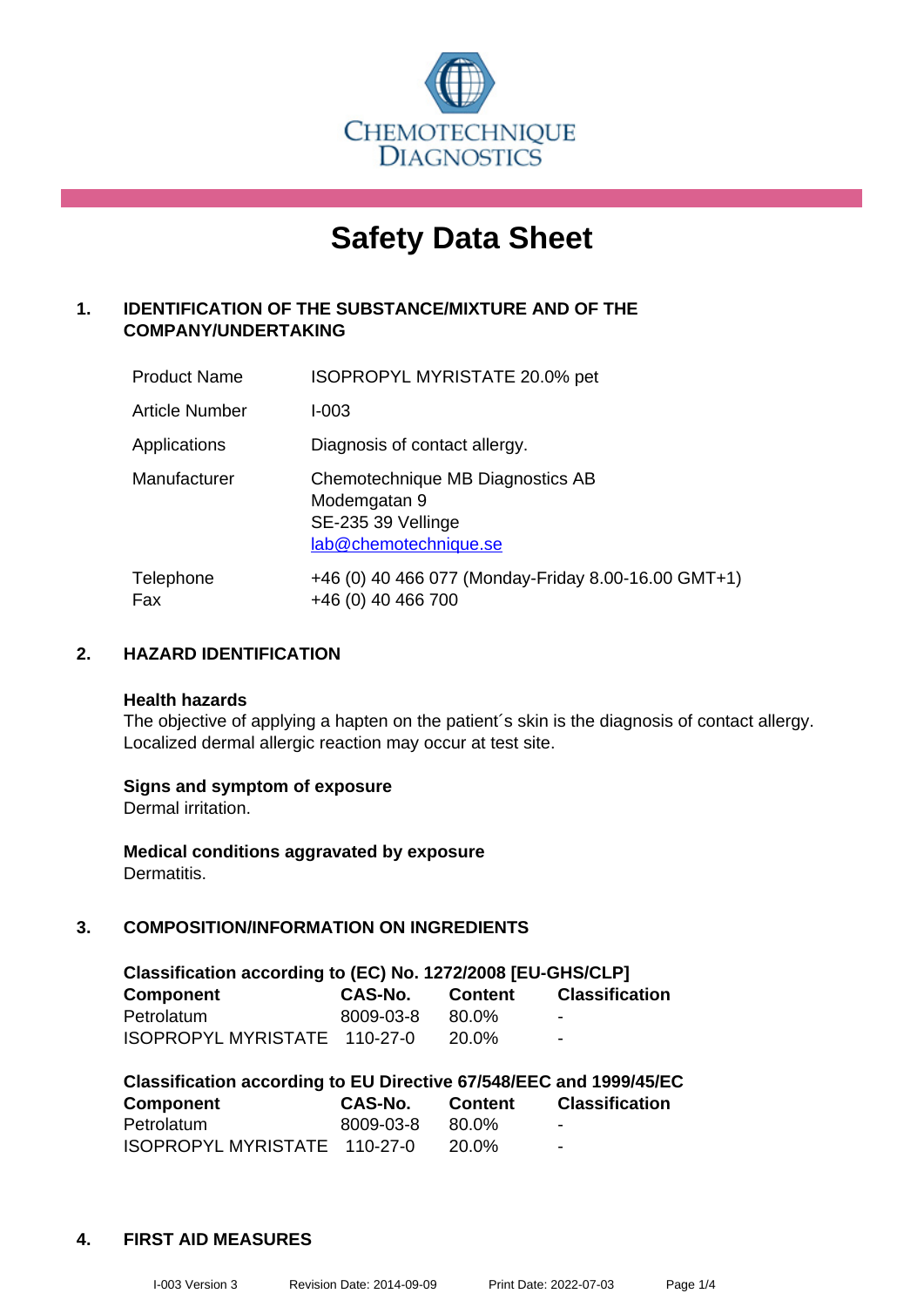#### **Emergency and first aid procedures**

Obtain medical attention.

# **5. FIRE-FIGHTING MEASURES\***

## **Suitable extinguish media**

CO2, powder or water spray. Fight larger fires with water spray or alcohol resistant foam.

## **For safety reasons unsuitable extinguishing agents** Water with full jet.

**Special protective equipment for fire-fighters** Wear self-contained respiratory protective device. Wear fully protective suit.

\*Data is shown for petrolatum only

# **6. ACCIDENTAL RELEASES MEASURES**

**Steps to be taken if material is released or spilled** Contain and place in a closed container.

# **7. HANDLING AND STORAGE**

**Precautions to be taken in handling and storage** Store dark at 5-8°C. Avoid extended exposure to light. FOR EXTERNAL USE ONLY.

# **8. EXPOSURE CONTROLS/PERSONAL PROTECTION**

**Respiratory protection** Not required.

**Ventilation** Local exhaust.

**Protective gloves** Disposal gloves.

# **Eye protection**

Not required with normal use.

## **Work/Hygienic practices**

Wash hands after each use.

# **9. PHYSICAL AND CHEMICAL PROPERTIES**

Appearance Ivory White Semi-solid Odour **Odorless** 

Melting point\* 50-55° C Flash point\* >100°C

Boiling point\* No data available Self ignition\* Product does not self ignite.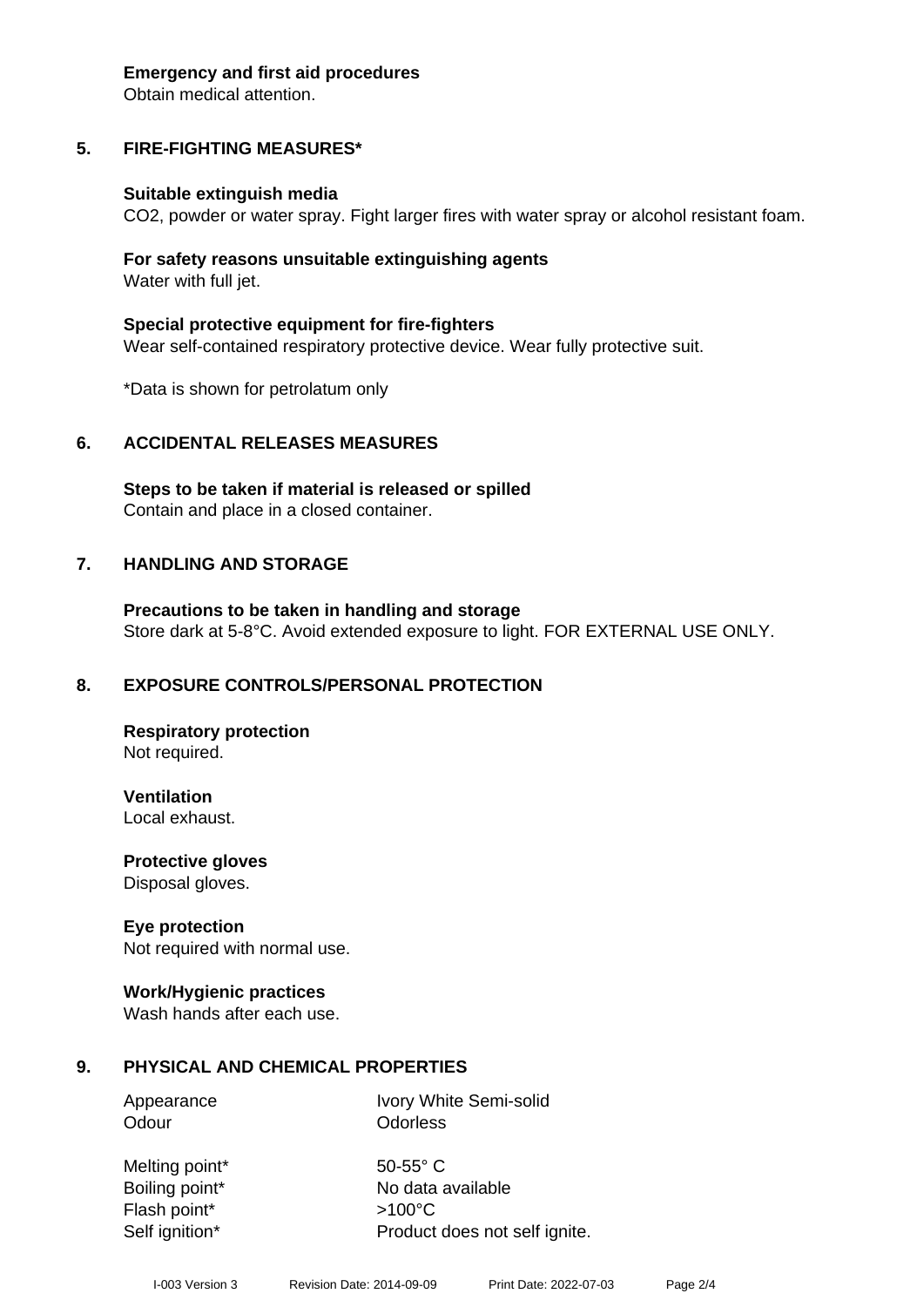Density\* No data available. Solubility in/Miscibility with Water\*

Danger of explosion\* Product does not present an explosion hazard. Insoluble

\*Data is shown for petrolatum only

## **10. STABILITY AND REACTIVITY**

#### **Incompability**

May react with strong oxidizing agents.

## **Stability**

Stable at recommended storage conditions.

## **Hazardous byproducts**

Combustion may generate CO, CO2 and other oxides.

# **Hazardous polymerization**

Will not occur.

## **11. TOXICOLOGICAL INFORMATION**

No data available.

## **12. ECOLOGICAL INFORMATION**

No data available.

## **13. DISPOSAL CONSIDERATIONS**

**Waste disposal method** Comply with federal, state/provincial and local regulation.

## **14. TRANSPORT INFORMATION**

Not dangerous goods.

## **15. REGULATORY INFORMATION**

The classification is according to the latest editions of the EU lists, and extended by company and literature data.

## **16. OTHER INFORMATION**

## **Text of H-statements and R-phrases mentioned in Section 3**

Pharmaceutical quality of tested hapten is confirmed by Chemotechnique Diagnostics according to validated analytical methods. Hapten passed test according to GMP standards.